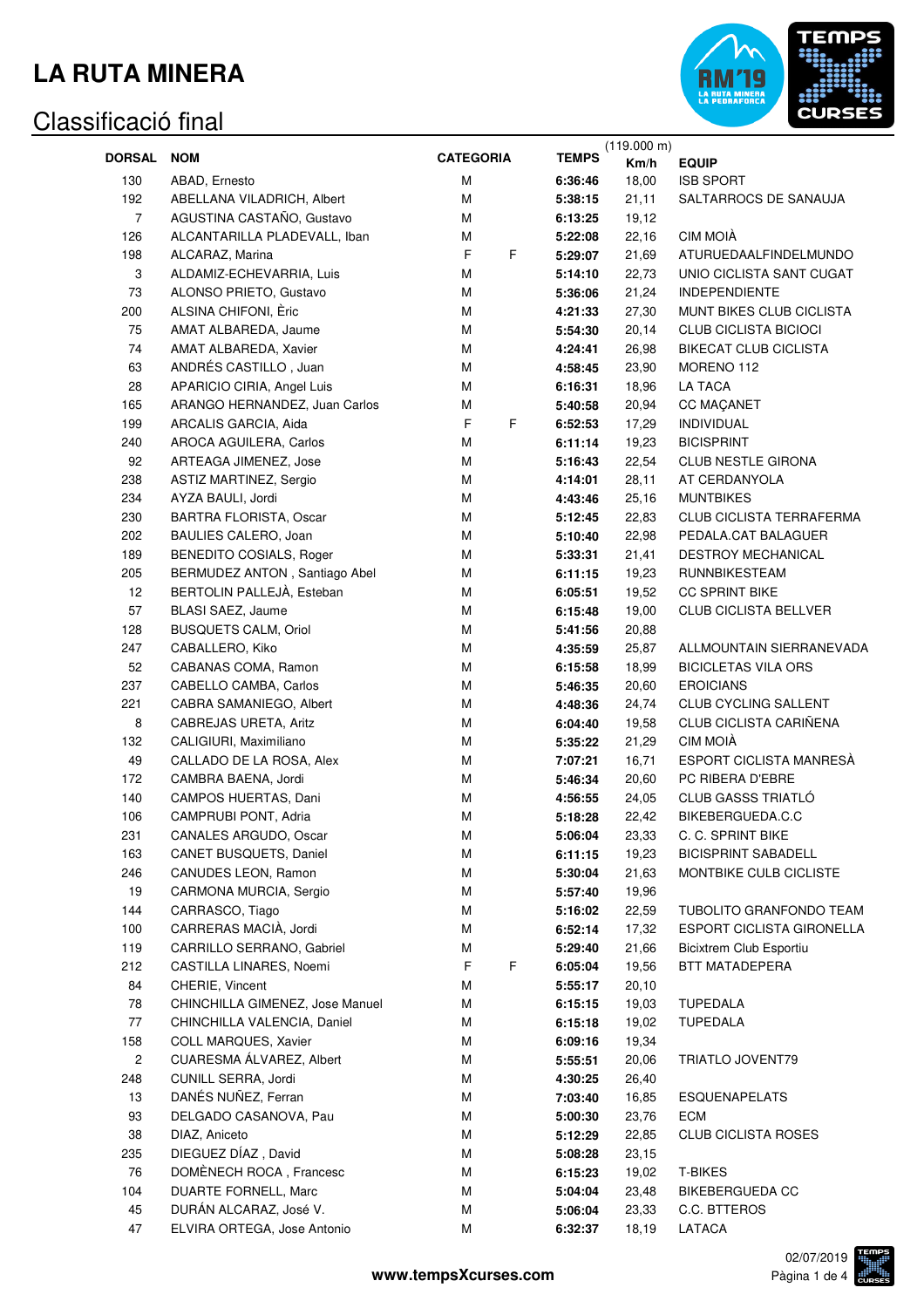

|               |                                 |                  |                    | (119.000 m) |                                |
|---------------|---------------------------------|------------------|--------------------|-------------|--------------------------------|
| <b>DORSAL</b> | <b>NOM</b>                      | <b>CATEGORIA</b> | <b>TEMPS</b>       | Km/h        | <b>EQUIP</b>                   |
| 222           | ENOCH, Desmond                  | M                | 5:53:28            | 20,20       | CC BIKE BREAKS GIRONA          |
| 133           | ERAZO SOLARTE, Richard          | M                | 5:37:28            | 21,16       | <b>GANDULS VILADRAU</b>        |
| 207           | FARACO RAMONEDA, Sergi          | M                | 4:51:05            | 24,53       | <b>GALVESPORT</b>              |
| 131           | FARRES COMA, Albert             | M                | 5:44:31            | 20,72       | <b>EC SANT ANDREU</b>          |
| 141           | FENOY ALONSO, Cristina          | F<br>F           | 5:39:14            | 21,05       | <b>BICIS TONI</b>              |
| 120           | FERNÁNDEZ CORELLA, Manuel       | M                | 5:29:41            | 21,66       | <b>Bicixtrem Club Esportiu</b> |
| 220           | FERNÁNDEZ LOZANO, Miriam        | F<br>F           | 5:48:30            | 20,49       | <b>TRICUBE</b>                 |
| 43            | FERNÁNDEZ ROMÁN, Karme          | F<br>F           | 5:40:33            | 20,97       | Triatló Terrassa Sports        |
| 109           | FERNANDEZ SIMON, Xavi           | M                | 5:18:28            | 22,42       | <b>BIKE BERGUEDA</b>           |
| 181           | FERNANDO FERNANDO, Jose Miguel  | М                | 4:44:22            | 25,11       | LA TOVA                        |
| 134           | FERRER LLORET, Francesc         | M                | 5:12:31            | 22,85       | C.C.ROSES                      |
| 29            | FISICO GUDIÑO, Javier           | M                | 4:45:52            | 24,98       | <b>BIKEXTREME</b>              |
| 111           | FOGUET MASDEU, Jordi            | M                | 6:07:46            | 19,41       | CLUB C. CASAL MONTBLANQUÍ      |
| 233           | FOLLECO FLORES, Cipri           | M                | 5:02:53            | 23,57       | PALLARES 37                    |
| 183           | FONT JUAREZ, Miguel             | M                | 5:37:54            | 21,13       |                                |
| 15            | FUENTES NARRO, Albert           | M                | 5:03:52            | 23,50       | VIC-ETB, JUFRE                 |
| 168           | GALERA RUIZ, Jordi              | M                | 5:40:13            | 20,99       | U.C. LA REFORMA                |
| 118           | GARCIA LIZANA, Kiko             | M                | 5:53:14            | 20,21       | PUIG-REIG 2017                 |
| 164           | GARCIA PEDRERO, Carlos          | M                | 6:11:15            | 19,23       | <b>BICISPRINT SABADELL</b>     |
| 213           | GARCIA ZAGUIRRE, Rafael         | M                | 4:18:45            | 27,59       | <b>RCB MOTOR BEGUES</b>        |
| 162           | GARCIA, Ferran                  | M                | 5:14:22            | 22,71       | <b>TREK BICISPRINT</b>         |
| 121           | GIMENEZ BARRAGÁN, Miguel Angel  | M                | 4:12:34            | 28,27       | <b>Bicixtrem Club Esportiu</b> |
| 67            | GOMEZ CABALLERO, Jose Antonio   | M                | 6:06:17            | 19,49       |                                |
| 137           | GOMEZ GOMEZ, Jose Luis          | M                | 6:52:55            | 17,29       | C.C. MEDINA                    |
| 186           | GOMEZ LLOPART, Daniel           | M                | 4:52:36            | 24,40       | <b>RESPLANDOR</b>              |
| 36            | GONZÁLEZ FRÍAS, Antonio         | M                | 5:15:06            | 22,66       | C.C. RATPENAT                  |
| 87            | <b>GRANE TORRADEFLOT, Lluis</b> | M                | 5:25:38            | 21,93       | SANT ANDREU E.C.               |
| 62            | GRIERA PINEDA, Joan             | M                | 6:57:52            | 17,09       | <b>FANATIK BIKE</b>            |
| 26            | GUAL CAMPABADAL, Josep Mª       | M                | 5:42:24            | 20,85       | <b>CICLISTE TARREGA</b>        |
| 190           | GÜELL TORNER, Oriol             | M                | 4:22:30            | 27,20       | PENYA ROBERTO LOZANO           |
| 70            | <b>GUITERAS PETITBO, Quico</b>  | M                | 5:09:00            | 23,11       | <b>CIM MOIA</b>                |
| 184           | GUTÉS GARCIA, Jordi             | M                | 7:22:52            | 16,12       | BTT ESPORTS MATADEPERA         |
| 176           | HARPER, David                   | M                | 5:25:22            | 21,94       |                                |
| 23            | HARPER, Joanna                  | F<br>F           | 6:02:44            | 19,68       |                                |
| 32            | HIDALGO SANAHUJA, Diosdado      | M                | 5:19:26            | 22,35       | <b>CCC BIKE TOLRA</b>          |
|               |                                 |                  |                    |             |                                |
| 27            | HILLA LOUREIRO, Albert          | М                | 6:06:36<br>6:02:50 | 19,48       | CLUB CICLISTA MASQUETA         |
| 249           | HUGH CLAYTON, Anderson          | М                |                    | 19,68       | PEDAL AND CHILL                |
| 35            | <b>INVERS DE TENA, Joan</b>     | М                | 6:48:26            | 17,48       |                                |
| 171           | IRIGARAY ASIN, Juan Jesus       | М                | 4:13:59            | 28,11       | MUEBLES CIA                    |
| 124           | JARA LOPEZ, Juan                | М                | 5:07:26            | 23,22       |                                |
| 170           | JIMENEZ CASTAN, Aitor           | М                | 4:36:50            | 25,79       | BIKAIN CYCLING TEAM C.D.       |
| 46            | <b>JIMENEZ MONTES, Luis</b>     | М                | 6:00:53            | 19,78       | RODANOIA                       |
| 218           | JORDÀ AMOR, Ricard              | М                | 5:07:45            | 23,20       | <b>T-BIKES</b>                 |
| 156           | JOVELL CLAVE, Sergi             | М                | 5:42:31            | 20,85       | CLUB CICLISTA GUISSONA         |
| 157           | JURADO GARCIA, Oscar            | М                | 5:37:59            | 21,13       |                                |
| 122           | LAFUENTE COSTA, David           | М                | 6:14:59            | 19,04       | <b>Bicixtrem Club Esportiu</b> |
| 40            | LAGUIA APIO, Juan Carlos        | М                | 4:40:06            | 25,49       | C.C. NO LIMITS                 |
| 188           | LATRE CAMPO, Enrique            | М                | 5:19:09            | 22,37       | E C SANT ANDREU                |
| 166           | LEON SANTIAGO, Carlos           | М                | 5:40:59            | 20,94       | CC MAÇANET DE LA SELVA         |
| 18            | LLORENS CAMPINS, Marc           | М                | 5:26:08            | 21,89       | <b>FOOTLEEEEE</b>              |
| 110           | LLORENS, Francesc               | М                | 5:34:39            | 21,34       | BTT QUERALT                    |
| 31            | LOPEZ TORRALBA, Jacinto         | М                | 5:32:46            | 21,46       | <b>CCTRUJILLO</b>              |
| 53            | MAGDALENA, Fran                 | М                | 4:40:43            | 25,43       |                                |
| 83            | MAGDALENA, Toni                 | М                | 5:22:59            | 22,11       | UNIÓ CICLISTA VILANOVA         |
| 191           | MANRUBIA FREIXA, Sergi          | М                | 5:37:56            | 21,13       | <b>CC PUIG-REIG</b>            |
| 94            | MARIN GARROTE, Ruben            | М                | 5:22:09            | 22,16       |                                |
| 114           | MARTÍ GARRIGÓ, Joan Josep       | М                | 5:35:47            | 21,26       | CASTELLDANS CLUB ESPORTIU      |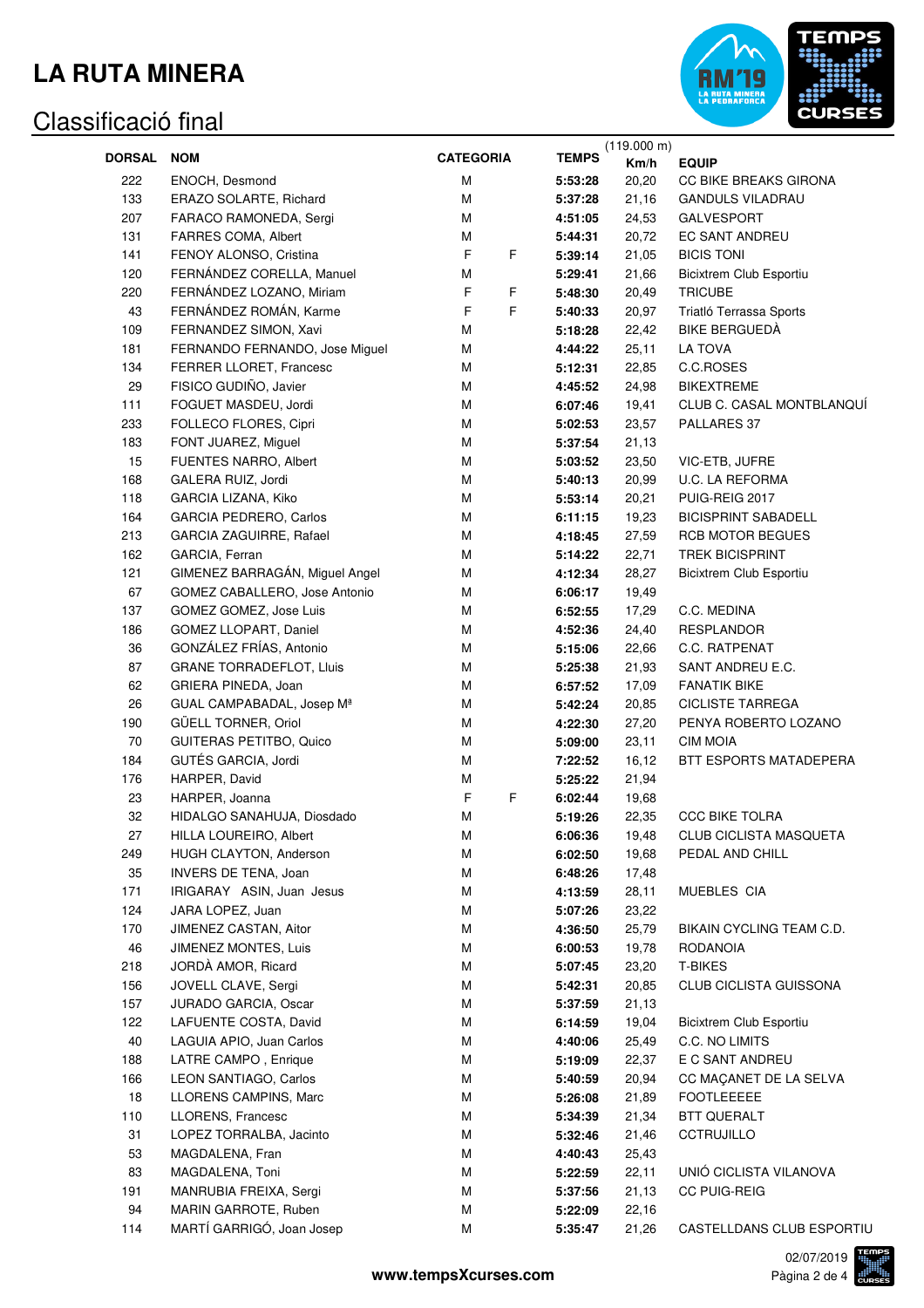

|                   |                              |                  |              | (119.000 m) |                               |
|-------------------|------------------------------|------------------|--------------|-------------|-------------------------------|
| <b>DORSAL NOM</b> |                              | <b>CATEGORIA</b> | <b>TEMPS</b> | Km/h        | <b>EQUIP</b>                  |
| 59                | MARTINEZ DRAGO, Ramon        | M                | 6:26:49      | 18,46       |                               |
| 14                | MARTINEZ MARCOS, Toni        | M                | 6:05:51      | 19,52       | <b>CC SPRINT BIKE</b>         |
| 58                | MARTINEZ MENDEZ<, David      | M                | 6:37:34      | 17,96       | UNIO CILISTA CAMPDEVANOL      |
| 214               | MARTINEZ MOYA, Miquel        | М                | 4:48:21      | 24,76       | <b>U.C.LLUCANES</b>           |
| 196               | MARTINEZ SALA, Emili         | М                | 5:39:11      | 21,05       | <b>U.C REFORMA</b>            |
| 95                | MEMBRIVE SERRA, Jaume        | М                | 5:48:38      | 20,48       | <b>CLUB CUBE MANRESA</b>      |
| 136               | MENA RODRIGUEZ, Jose Ramon   | М                | 4:55:56      | 24,13       | <b>CEM CERDANYOLA</b>         |
| 33                | MOLINA, Antonio Fco          | M                | 5:26:07      | 21,89       | UNIÓ CICLISTA VILANOVA        |
| 60                | MOLINERO DURAN, Josep Maria  | M                | 6:22:30      |             | UC.ST.VICENÇ DE CASTELLET     |
|                   |                              |                  |              | 18,67       | <b>C.C. MUNTBIKES</b>         |
| 146               | MONTMANY MALAGELADA, Quim    | M                | 6:12:47      | 19,15       |                               |
| 195               | MONTSERRAT FORNIÉS, Roger    | M                | 6:16:16      | 18,98       |                               |
| 22                | MORROS ORTIZ, Josep Domingo  | M                | 5:33:24      | 21,42       | TÀRREGA CLUB CICLISTA         |
| 50                | MORROS TORRES, Josep         | M                | 5:40:42      | 20,96       | TÀRREGA CLUB CICLISTA         |
| 169               | MOYANO ALMEDINA, Manel       | М                | 5:20:38      | 22,27       | <b>RCB BICIS CLUB</b>         |
| 511               | NAVARRO ABAD, Sergi          | M                | 5:40:40      | 20,96       | BIKE BERGUEDÀ C.C.            |
| 89                | NAVARRO BAEZA, Raul          | M                | 5:39:21      | 21,04       | AVISPA2                       |
| 193               | NAVARRO CASTELL, Jonatan     | M                | 5:04:04      | 23,48       | C.C.NOLIMITS                  |
| 197               | NAVARRO, Cristian            | M                | 5:03:18      | 23,54       | ATURUEDAALFINDELMUNDO         |
| 51                | NAVEIRA VISÚS, Marc          | M                | 4:29:42      | 26,47       | C.C Mollet                    |
| 30                | NIELSEN, Oliver              | M                | 4:55:15      | 24,18       |                               |
| 9                 | OCTAVIO BAYÓN, Àlex          | M                | 4:23:00      | 27,15       | <b>INDEPENDENT</b>            |
| 69                | OMEDES PUJOL, Albert         | M                | 4:42:44      | 25,25       | UNIO CICLISTA CAMPDEVANOL     |
| 147               | ORTIZ BONILLA, Alex          | M                | 4:59:49      | 23,81       | C3CONSPROSER-MORENITO         |
| 102               | PADROS SANCHEZ, Jaume        | M                | 6:00:12      | 19,82       | C.C.TORELLO                   |
| 204               | PALANCA JAILE, Enric         | М                | 6:33:55      | 18,13       | LATACA                        |
| 219               | PALLAS FONT, Joan            | М                | 7:00:14      | 16,99       | <b>CLUP TRIATLO CUBE</b>      |
| 96                | PASCUAL SAMON, Xavier        | М                | 5:14:20      | 22,71       | <b>REM</b>                    |
| 187               | PEDRERO SERRANO, Gregorio    | М                | 6:11:19      | 19,23       | <b>CICLOS TRUJILLO</b>        |
| 211               | PEÑA LÓPEZ, Iván             | М                | 5:30:08      | 21,63       | C.C.ANCLAS                    |
| 65                | PEÑARRUBIA BONALS, Eloi      | М                | 4:57:47      | 23,98       |                               |
| 61                | PEREZ AGUILERA, Javier       | М                | 5:06:03      |             | <b>CC SPRINT BIKE</b>         |
|                   |                              |                  |              | 23,33       | <b>CEME</b>                   |
| 179               | PEREZ MARTINEZ, Carlos       | М                | 4:58:28      | 23,92       | <b>OUTCAT</b>                 |
| 142               | PERISSE MIRAUT, Alex         | М                | 5:00:48      | 23,74       |                               |
| 208               | PINTADO BOIXADOS, Enric      | М                | 5:46:33      | 20,60       | <b>TRICUBE MANRESA</b>        |
| 97                | PLANAS POCH, Josep           | М                | 5:14:20      | 22,71       | <b>REM RIUDARENES</b>         |
| 229               | PONS SABATER, Ferran         | м                | 7:03:25      | 16,86       |                               |
| 1                 | PUIGBERT PUNSET, Lluís       | M                | 4:58:14      | 23,94       | <b>CLUB CICLISTA ROSES</b>    |
| 151               | PUIGVERT SOLER, Joan         | M                | 6:12:46      | 19,15       | MUNTBIKES CC                  |
| 245               | PURTI TAPIA, Damia           | М                | 4:47:44      | 24,81       | <b>CUBE</b>                   |
| 90                | QUILES PEREZ, Adolfo         | М                | 5:29:46      | 21,65       | <b>REPUBLIK BIKES</b>         |
| 68                | RABELL RODRIGUEZ, Mario      | М                | 5:12:31      | 22,85       | <b>CICLISTA ROSES</b>         |
| 34                | RAMS FONT, Josep             | М                | 4:30:24      | 26,41       | <b>MUNTBIKES</b>              |
| 209               | RECASENS INGLÉS, Pol         | М                | 4:53:40      | 24,31       | <b>INSACIABLES BIKE</b>       |
| 239               | REIXACH VALLÈS, Jordi        | М                | 6:57:48      | 17,09       | <b>FANATIK VIC CLUB</b>       |
| 101               | REQUENA SÁNCHEZ, Andrés      | М                | 5:14:51      | 22,68       |                               |
| 161               | REYNES MOLIST, Marc          | М                | 4:30:26      | 26,40       | NINETA BIKE CLUB              |
| 41                | ROBLES MARTIN, Fran          | М                | 6:05:50      | 19,52       | <b>CC SPRINT BIKE</b>         |
| 228               | RODRÍGUEZ CASAS, Ivan Marcos | М                | 5:38:37      | 21,09       | <b>CC PUIG-REIG</b>           |
| 6                 | RODRÍGUEZ RODRIGUEZ, Ricardo | М                | 5:52:52      | 20,23       | <b>CLUB CICLISTA MASQUEFA</b> |
| 81                | ROMERO CLOTET, Jordi         | М                | 7:16:07      | 16,37       | RCR19                         |
| 99                | ROMERO LIMA, Angel           | М                | 5:40:59      | 20,94       |                               |
| 108               | RUBIÓ I CATELLS, Joan        | М                | 6:35:46      | 18,04       |                               |
| 216               | RUIZ PEYRÓ, Maria            | F<br>F           | 5:30:08      | 21,63       | <b>TERRASSASPORTS</b>         |
| 223               | SABATER   ANDREU, Jordi      | M                | 5:03:49      | 23,50       | <b>BANYOLES CLUB CICLISTA</b> |
| 82                | SAEZ FONTARNAU, David        | М                | 7:16:07      | 16,37       | CLUB TRIATLÓ SABADELL         |
| 145               | SALAMO COMA, Miquel          | M                | 6:01:23      | 19,76       |                               |
| 167               | SALAS FORNS, Marc            | M                | 5:39:44      | 21,02       | <b>U.C REFORMA</b>            |
|                   |                              |                  |              |             |                               |